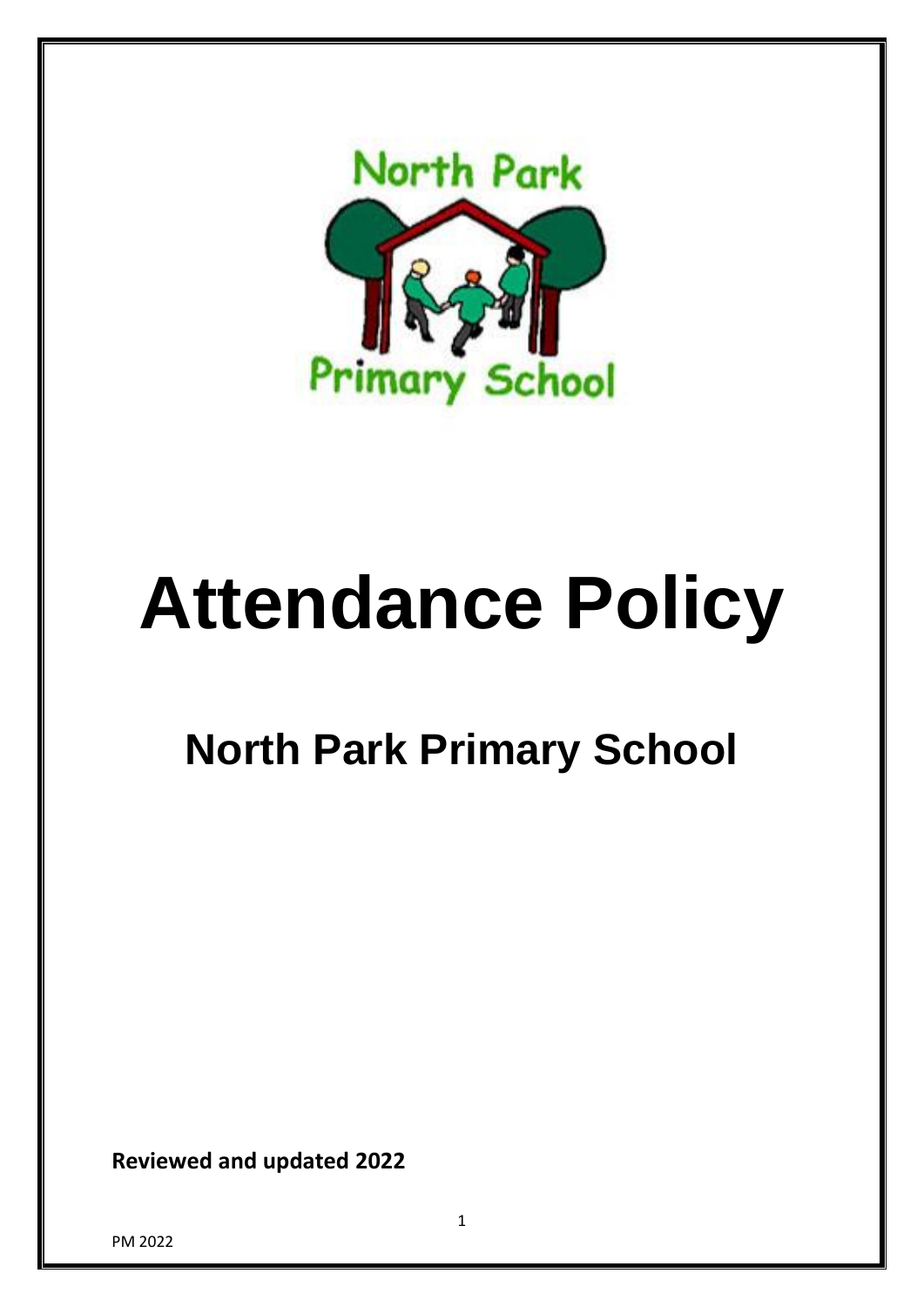# **Attendance Policy**

# **North Park Primary School**

North Park Primary School seeks to ensure that all of its pupils receive an education which maximises opportunities for each pupil to realise his/her true potential. The school will strive to provide a welcoming, caring environment, whereby each member of the school community feels wanted and secure.

We believe that all students benefit from the education we provide, and therefore from regular attendance. Regular school attendance plays a vital role in children's wellbeing and their education, ensuring that their current learning needs are being met but also building their future ability to learn.

It is a parent's legal duty to ensure their children attend school regularly and on time. As a school we will work pupils and their families to support parents to meet these legal duties and to ensure children can benefit from attending school regularly.

The school has established an effective system of incentives and rewards which acknowledges the efforts of pupils to improve their attendance and timekeeping and will challenge the behaviour of those pupils and parents who give low priority to attendance and punctuality.

This policy has been reviewed and rewritten in line with:

- LA guidance [https://www.durham.gov.uk/article/2339/Making-sure-your-child](https://www.durham.gov.uk/article/2339/Making-sure-your-child-attends-school)[attends-school](https://www.durham.gov.uk/article/2339/Making-sure-your-child-attends-school)
- DFE 'School attendance Departmental advice for maintained schools, academies, independent schools and local authorities' (October 2014), 'School attendance parental responsibility measures' (January 2015) and DfE 'Guidance for full opening of school' 31 July 2020; and School Attendance Guidance – DFE (August 2020)

This policy is supported by our policies on safeguarding, bullying, behaviour and inclusive learning.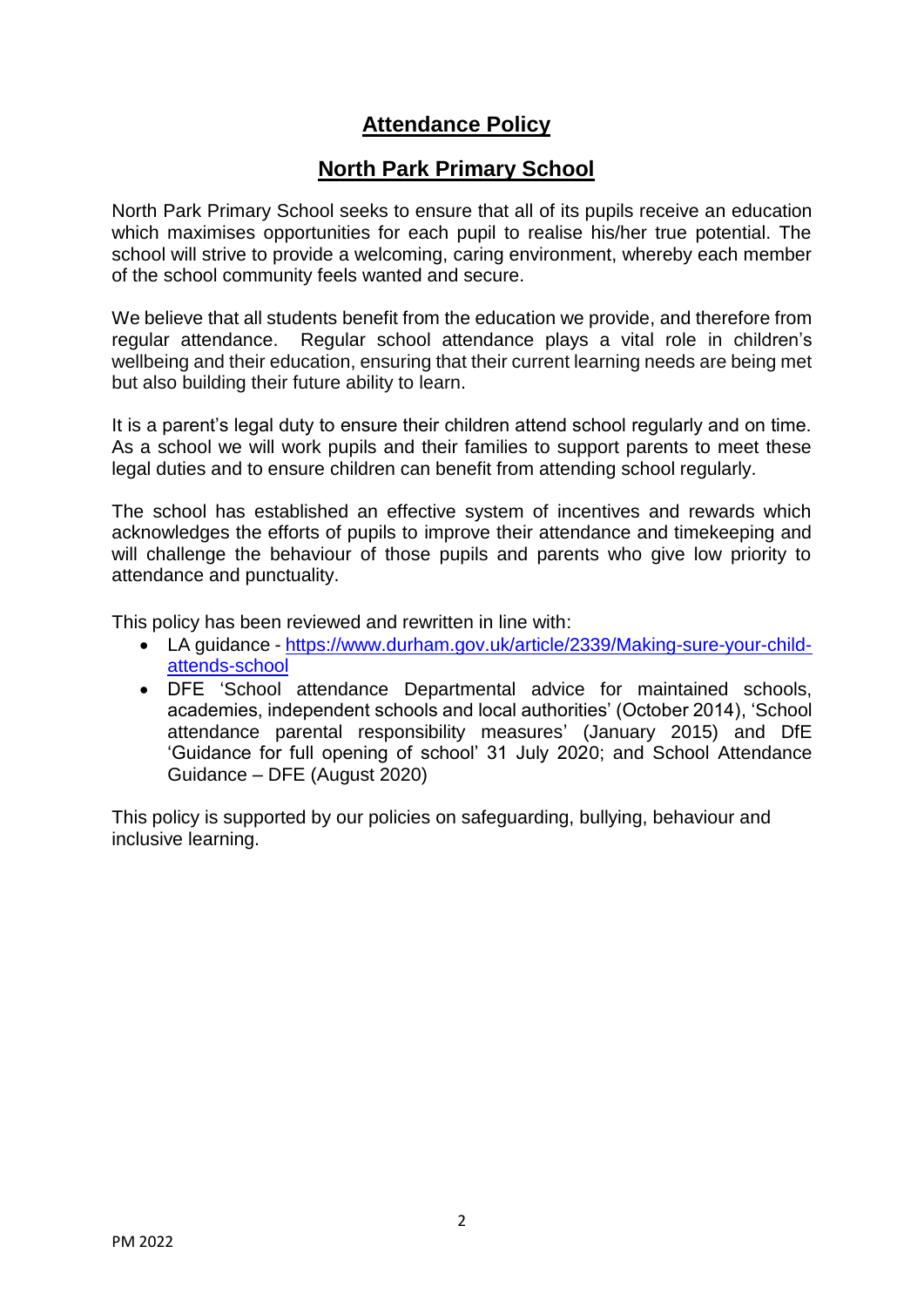#### **1. Attendance and Attainment**

We recognise that the relationship between attendance and achievement of our students is inextricably linked.

Regular school attendance is crucial to maximise pupil progress and enjoyment of learning, and for this reason the school is dedicated to ensuring its attendance policy is adhered to.

#### **We will ensure that:**

- All students have an equal right, and access to, an education in accordance with the national curriculum, or agreed alternative.
- Students will not be deprived of their education opportunities by, either their own absence or lateness, or that of students.
- Action is taken where necessary to secure an improvement in attendance.

## **2. The Law**

You need to make sure your child attends school regularly and on time. Because parents are responsible for this duty in law, you will be **breaking the law** if you do not do this and there are no good reasons for missing school.

The School and Local Authority **want to help you if you have a problem.** If attendance does not get better or you do not accept help and support offered, the Council may issue you with a warning notice, Penalty Notice or ask you to attend an interview to ask you questions about whether you have broken the law.

If you go to court and are found guilty of an offence, you could be fined up to £1,000 for a less serious offence or up to £2,500 if the law breaking is more serious. **In very serious cases, the court may involve the probation service or consider up to 3 months in prison.**

#### **3. Attendance Procedures**

#### **a) On the first day off**

If a child is absent for any reason, parents or carers are asked to phone the School Office giving a reason for the child's absence. If a child is absent from school and there is no phone call from home then school will phone or text home to inform parents that the child is not in school and enquire about a reason why.

Doctor and dentist appointments should be made outside of school time. If this is not possible, your child should miss the minimum amount of school time necessary. If they are well enough to come back to school following the appointment they need to.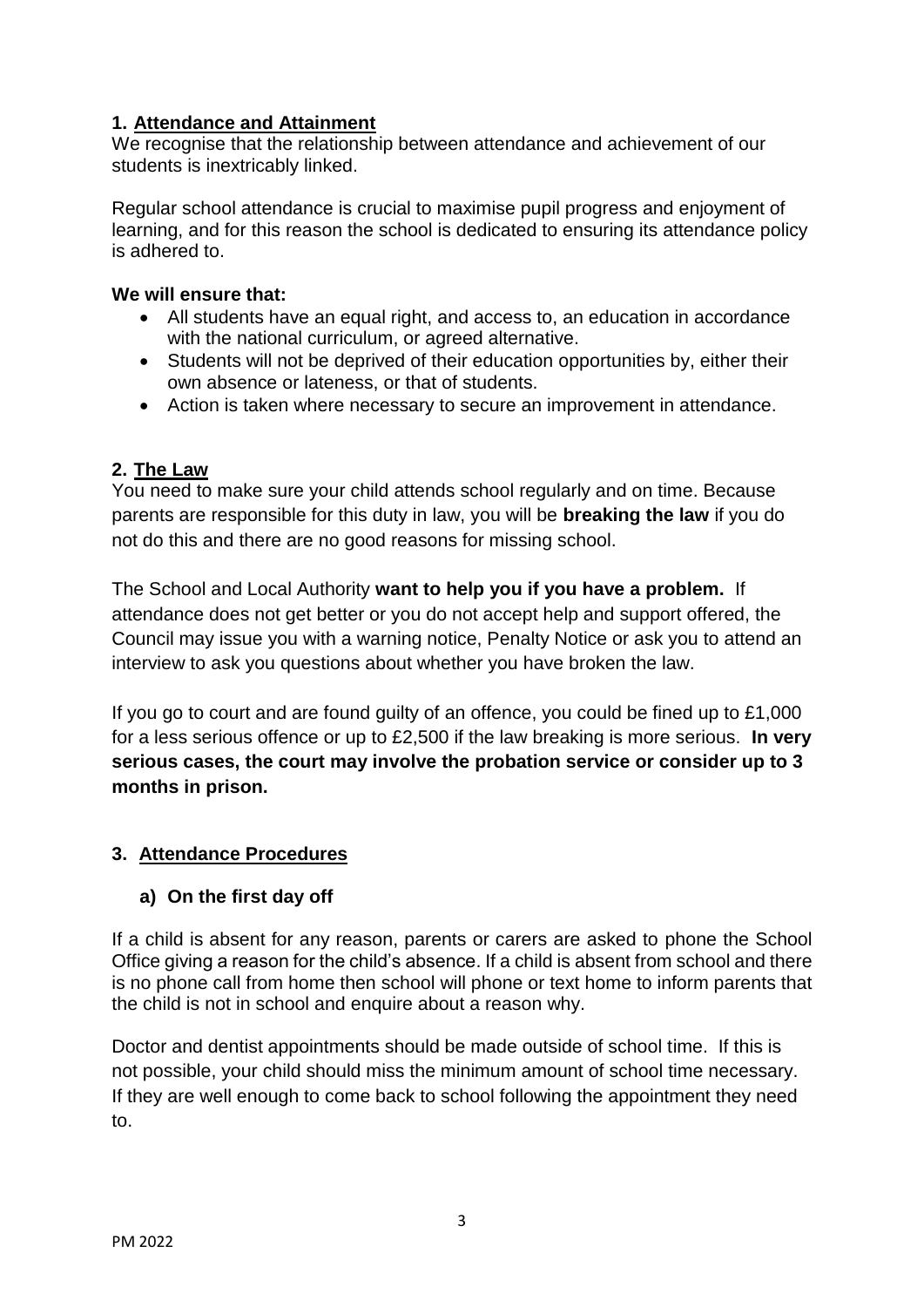#### **Periods of extended absence (not related to coronavirus)**

If a child's absence continues beyond 3 days then parents are requested to notify the school to update them. If a phone call is not received then the school will contact home to verify the absence.

If the school receives no reason for any absence then an unauthorised absence will be recorded. Continued absenteeism and unauthorised absences could result in further action such as referral to the Attendance Improvement Team to consider enforcement action and possibly a fixed penalty notice (this includes unauthorised absences accrued through leave of absence taken during term time).

#### **c) Help & Support:**

If you need help with attendance, it is important that you contact school about the issues as soon as possible. The quicker we know what the problem is, the quicker that we can work together to solve it, and put a plan together which will meet your child's needs and ensure your child can benefit from all that school has to offer. Where needed we can also involve other services to make sure that your child and your family gets the right support, at the right time from the right people.

#### **d) Communication:**

We are asking all parents to please remember to report and explain the reasons for absence and to *make sure your contact and emergency contact details are up to date*.

It is vital, that school can contact parents if their child becomes unwell during the school day or in order to discuss the reasons for absence.

The School will analyse absence across the school. As a result of this, some families will receive letters to inform them if their child's absence is lower than it should be if no prior discussion has taken place (unless this is due to coronavirus/frequent hospital appointments and/or long term medical needs). If we have concerns regarding your child's attendance then we may contact you by phone, letter, invite you to a meeting or make a visit to your home.

As a parent you may identify concerns about school attendance early on if you have seen a change in your child's attitude to school or in their willingness to attend. If this is the case, please share your concerns with us and we can work together to ensure that school attendance doesn't ever need to decline. The quicker that concerns are shared, the quicker they can be resolved.

The school will work with you to discuss ways that we can offer support in finding a way to improve attendance.

#### **e) Enforcement Action:**

If, following the schools attempts to intervene there is no significant improvement and no good reasons for absences (i.e. absences are not supported by relevant evidence), or you have not co-operated with the school's attempts to improve the situation the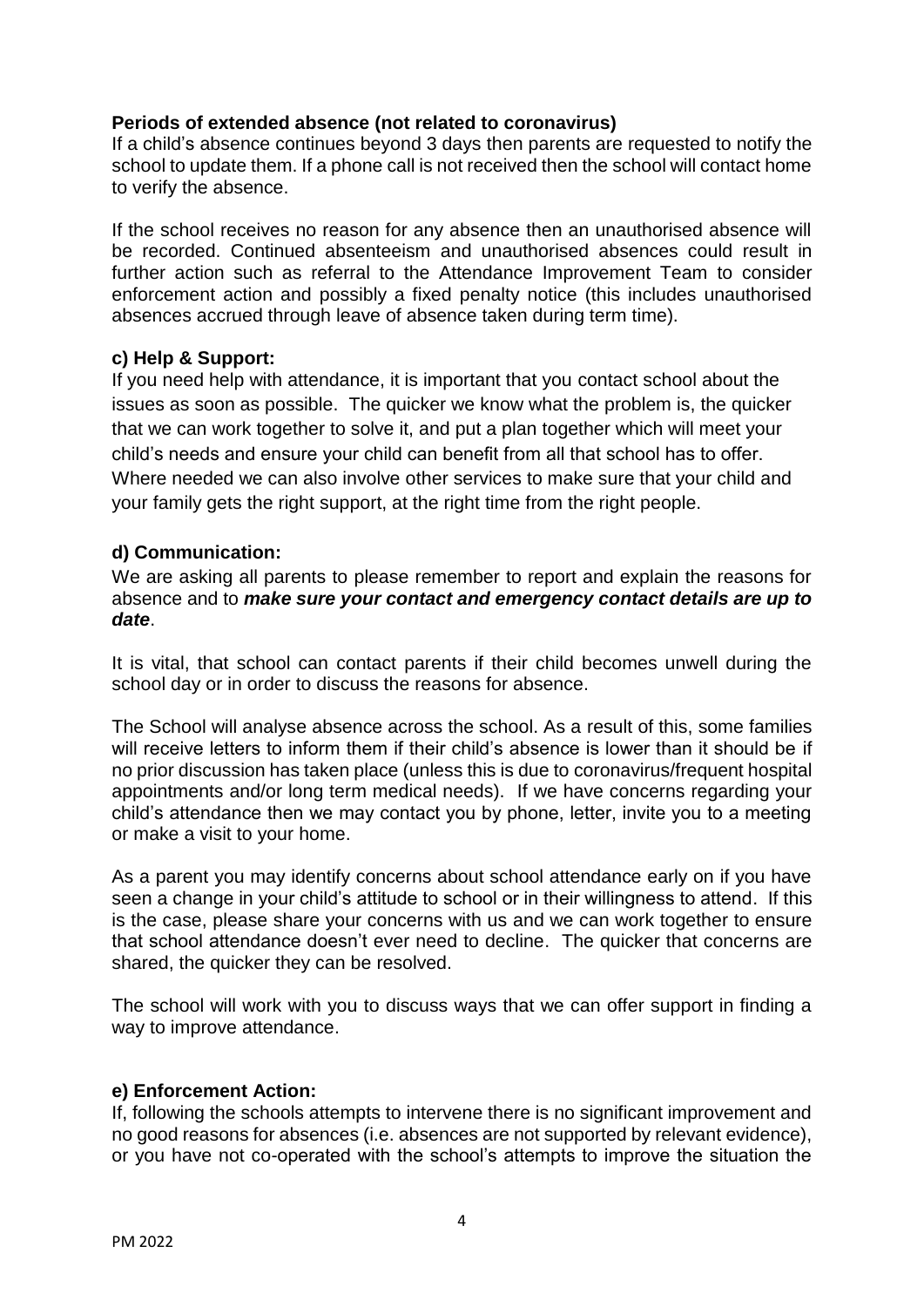school are required to consider referring the matter to the Local Authority for enforcement action.

The High Court has confirmed that the school's Head Teacher authorises absences. If your child misses school a lot because of illness, or if school do not know of any serious health issue that would mean your child could miss school a lot, the school may ask to you to provide medical evidence to authorise absences.

We are committed to supporting your child effectively, to ensure that they get the very best education possible and therefore have the best life chances. All challenges made concerning persistent absences, will be handled sensitively and in confidence.

#### **f) Punctuality:**

Registration time is normally **8.55am** and **1.00pm** for the whole school, at which point the pupil entrances will be locked and all pupils must enter by the main entrance.

Nursery times remain unchanged – 8.45am – 11.45 am and 12.30pm – 3.30pm (when available)

Families will be informed of any change to these times. Please aim to arrive exactly on time to support social distancing measures.

It is so important for all children to be on time, as missing the first few minutes of any lesson can be disruptive and unsettling, both for children and for the rest of the class. If a child arrives in school up to 15 minutes after this time then a late mark will be recorded in the register (L). Registers will be closed at this point and any children arriving more than 15 minutes late will be recorded as (U) which is a late after registers close mark and this is classed as an unauthorised absence (a number of these marks can also contribute to a fixed penalty notice being issued).

#### **If your child is late for school:**

All children arriving late at school will be asked the reason for their lateness and this will be recorded on the school's attendance data base (SIMs).

#### ➢ **If a child is late (after registers close) for school on a number of occasions;**

A letter will be sent home from school to parents to say their child's punctuality is causing some concern. An appointment with the Head will be offered to discuss ways that the school can offer support in finding a way improve this. Incentives to improve punctuality may also be offered to pupils e.g. improving their punctuality over 2 weeks to earn a school alarm clock.

#### ➢ **2. If lateness becomes persistent** with no identifiable reason –

A letter will be sent home from school with a specific appointment given to meet with Head Teacher or deputy head for a 'planning meeting'. This will aim to address any issues which may be behind this pattern of poor punctuality.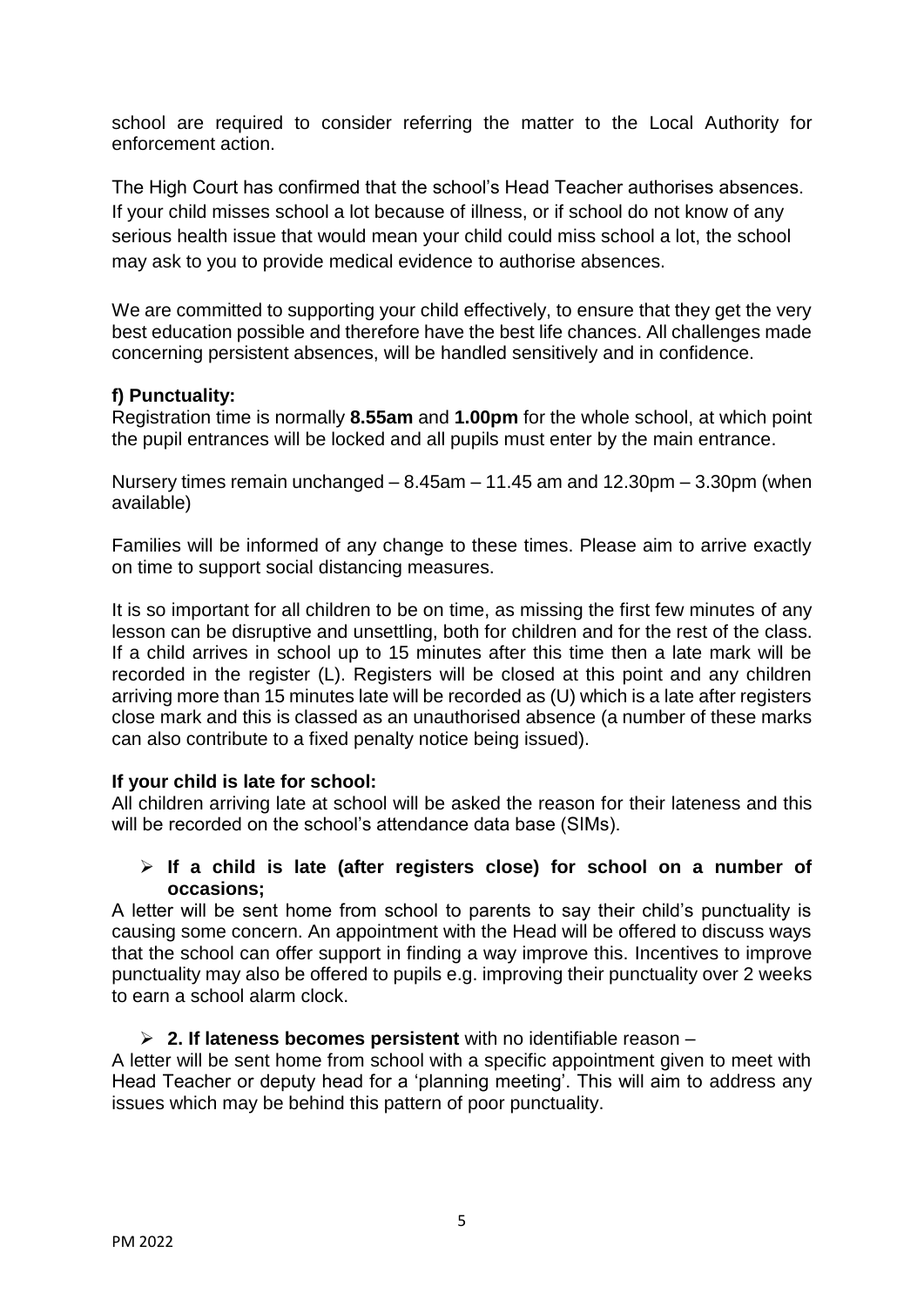#### ➢ **If the school continues to have concerns about a child's punctuality;**

Then a referral may be made to the Attendance Improvement Team to consider if enforcement action is required.

| Minutes lost each day | Days lost per year |
|-----------------------|--------------------|
| 5 minutes             | 3 days             |
| 10 minutes            | 6.5 days           |
| 15 minutes            | 10 days            |
| 20 minutes            | 13 days            |
| 30 minutes            | 19 days            |

#### *Being 10 mins late every day for one year is equal to 33 hours - approximately 6 days!*

#### **g) Leave of Absence in Term Time**

Head teachers are no longer able to grant leave of absence during term time **unless there are exceptional circumstances.** The school will consider each request of absence individually; taking into account the circumstances, such as; the nature of the event for which leave is sought, the pupil's prior attendance and any important events taking place in school at that time e.g. termly tests.

An application for leave of absence must be made well in advance via a form which is available from the school website or in person from the school office. Where a leave of absence is granted, the head teacher will determine the number of days a pupil can be away from school. A leave of absence is granted entirely at the head teacher's discretion. As stated in the most recent DFE guidance on attendance, if an application for leave of absence is not made prior to the time of the required absence then the absence will be recorded as unauthorised regardless of circumstances.

#### **Please note that absence will not be authorised under any circumstances during any period of public examinations or internal assessments.**

#### **5. Promoting good attendance and punctuality**

In order to promote attendance and punctuality the school will give out termly awards for attendance. Further to this, parents will receive attendance certificates. Attendance percentages will be shared with parents at termly parents' meetings and also annual reports to parents will contain a record of individual pupils' attendance. We also give regular reminders via newsletters.

Helping to create a pattern of regular attendance is everybody's responsibility parents, pupils and all members of school staff. Good attendance is key to successful schooling and our school target attendance is 96%. Any absence affects the pattern of a child's schooling and regular absence will seriously affect their learning.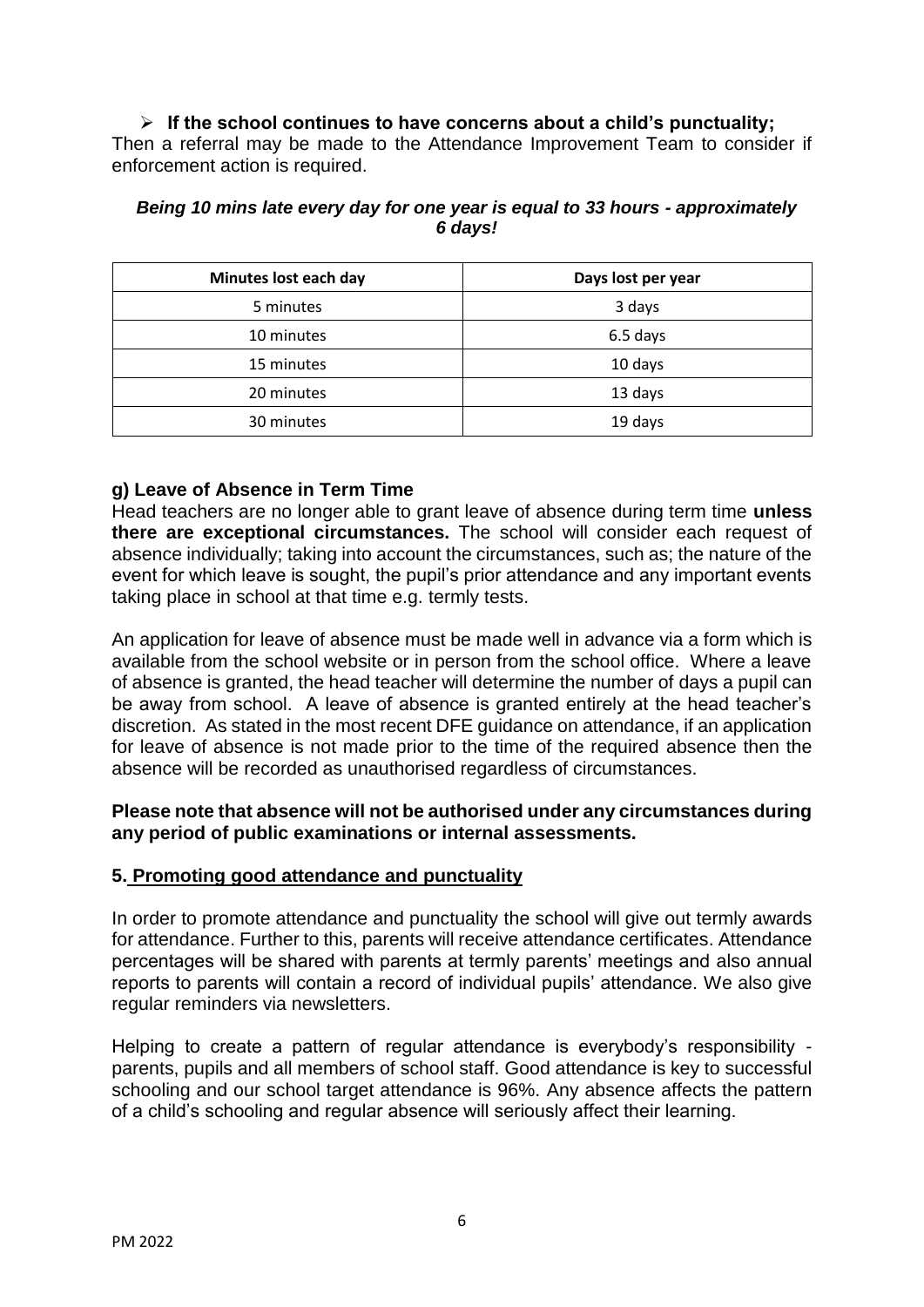| <b>Percentage Attendance</b> | Days missed over a school year |
|------------------------------|--------------------------------|
| 100%                         | 0 days missed                  |
| 95%                          | 10 days missed                 |
| 90%                          | 20 days missed                 |
| 85%                          | 30 days missed                 |
| 80%                          | 40 days missed                 |

## **6. Children Missing from Education:**

If you move from the area and your whereabouts are unknown, the school can legally remove your child from the roll after 20 school days of unauthorised absence. It is **vital that if you keep school informed of any change of details** and regularly update them if details change. Your child may be at risk of losing their school place if your whereabouts are not known.

It is also important that emergency contact information is kept up to date and that if you are leaving the area, you provide details of where and how you can be contacted. If you do not do this and the school is unable to trace your child, this would be treated as a **safeguarding matter.**

#### **7. Roles and Responsibilities**

#### **Governing Body:**

As part of our school approach to maintaining high attendance, the governing body will:

- Ensure that the importance of attendance is made clear by promoting the relevant school policies and guidance directed to parents and staff.
- Annually review the school's attendance policy and ensure that all provisions are in place to allow school staff, parents, and students to implement the policy effectively.
- Ensure regular meetings of the curriculum and standards committee who will consider matters on attendance and they will take the lead role in monitoring attendance and coordinating provision and policies for attendance. The governor's meetings will review and discuss attendance issues that have arisen in order to be fully aware and supportive of expected attendance targets for the year.
- Ensure that the school is implementing effective means of recording attendance and organising that data, including for children who are educated off site.

#### **School Leadership Team:**

As part of our school approach to maintaining high attendance, the leadership team will:

- Be active in their approach to promoting good attendance with students and their parents.
- Ensure the school's teaching and learning experiences encourage regular attendance and that students are taught the value of high attendance for their own progression and achievement.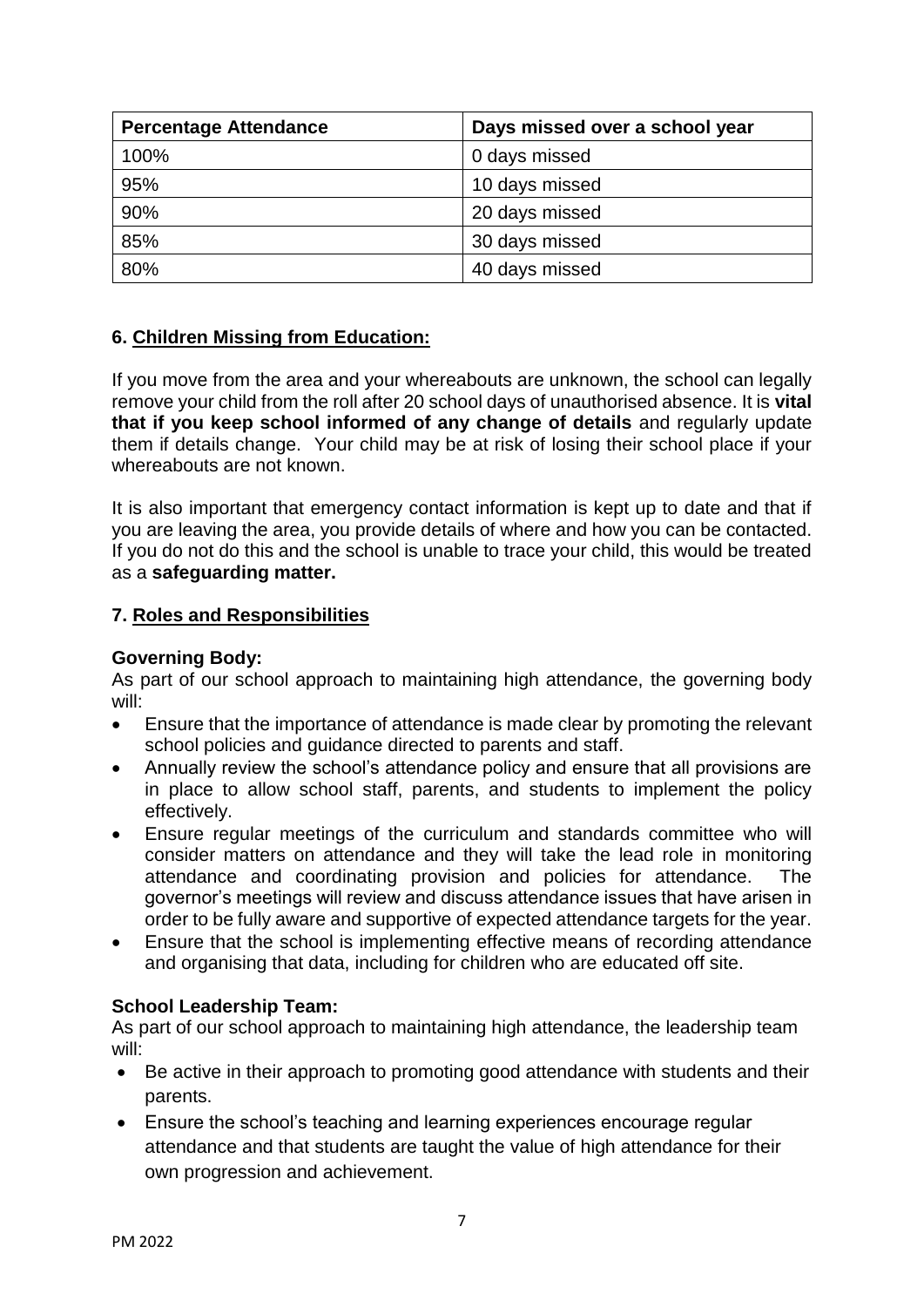- Coordinate with the governing body to monitor the implementation of the policy and its effectiveness, with annual review of full policy.
- Ensure that all staff are up to date with the school's attendance policy and that staff are fully trained to recognise and deal with attendance issues.
- Ensure government legislation on attendance is complied with and that the leadership team are up to date with any legislation changes and how to implement them.
- Nominate or appoint a senior manager to take responsibility for overseeing and monitoring attendance provision and that this person has sufficient time and resources to give to the job.
- Report to the Curriculum and Standards Sub Committee meeting each term on attendance records, data and provision.
- Ensure that systems to record and report attendance data are in place and working effectively.

#### **Teachers and support staff:**

As part of our school approach to maintaining high attendance, the teachers and support staff will:

- Be active in their approach to promoting good attendance with students and their parents.
- Ensure the school's teaching and learning experiences encourage regular attendance and that students are taught the value of high attendance for their own progression and achievement.
- Ensure the senior manager responsible for overseeing attendance and any other relevant personnel are kept fully aware of and up to date with any concerns relating to students that may impact on their attendance.
- Ensure compliance with regulation and guidance on attendance.
- Work professionally with parents, carers, students and relevant agencies to secure improvements in attendance via appropriate support or enforcement measures.
- Ensure understanding and are following the correct systems for recording attendance and that attendance is taken each lesson and session.

# **Parents / Carers:**

As part of our school approach to maintaining high attendance, we expect that parents / carers will:

- Engage with their children's education support their learning and take an interest in what they have been doing at school.
- Promote the value of good education and the importance of regular school attendance at home.
- Follow the procedures outlined in this policy regarding absences, ill health, medical or dental appointments, leave of absence in term time and punctuality.
- Do everything they can to prevent unnecessary school absences.